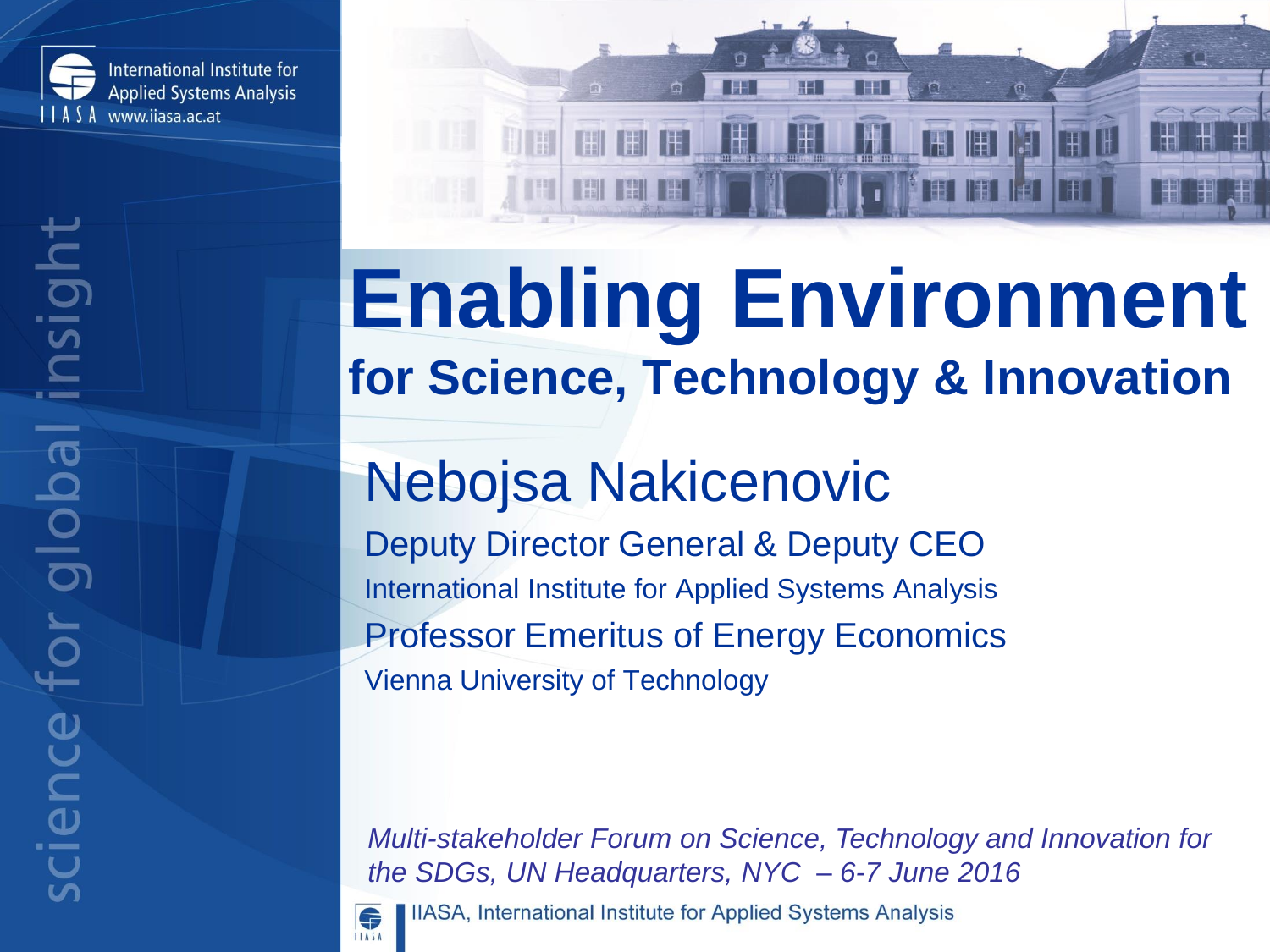

- 10-Member Group on Enabling Environment for STI
- $\supset$  STI central to human development
- **STI comes from many sources**
- **→ Emergence of "knowledge societies"**
- **Primary mechanism for achieving SDGs**



Transformational nature of STI central to all SDGs

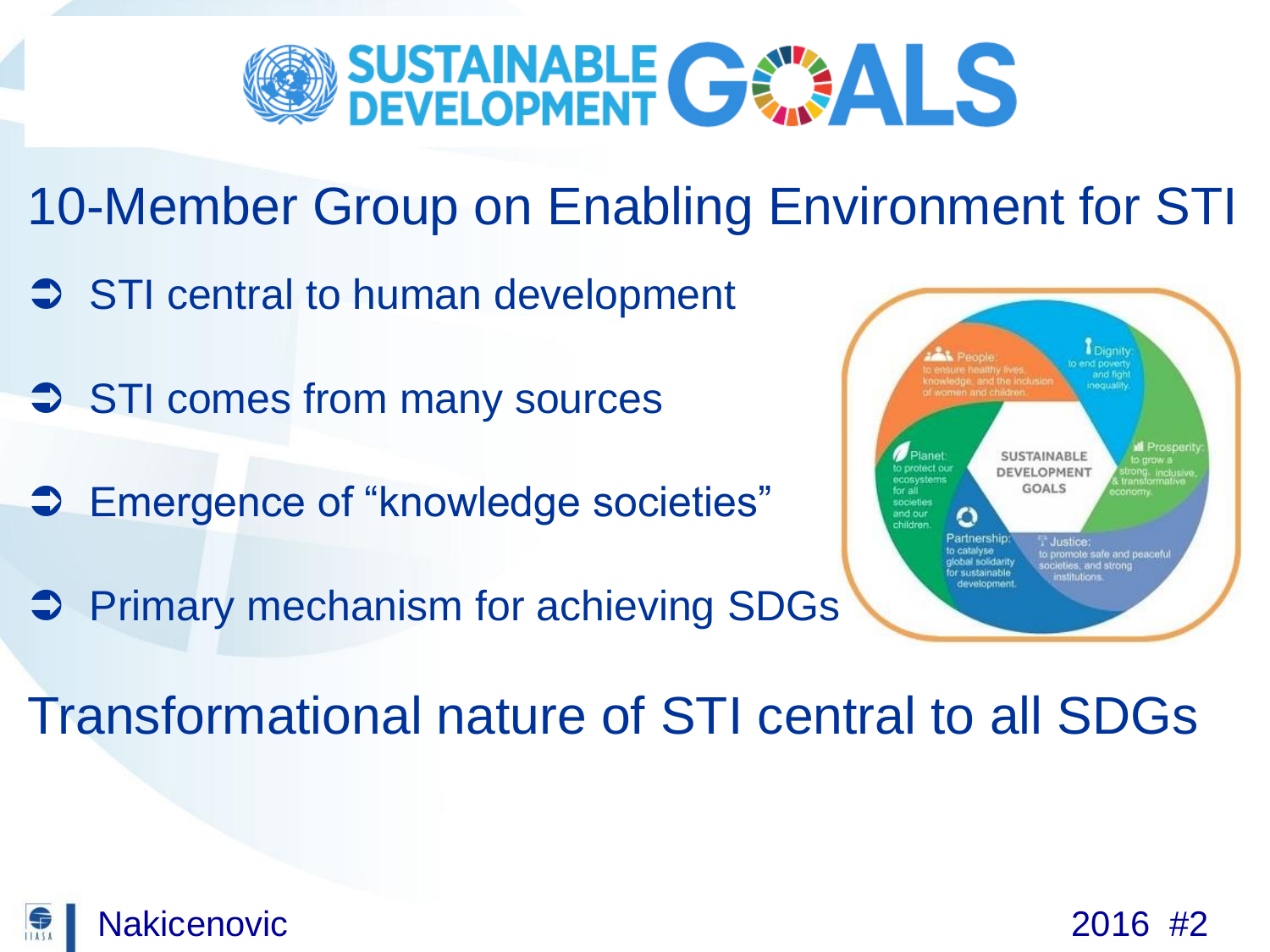

#### **The World In 2050**

SUSTAINABLE DEVELOPMENT UTIONS NETWORK

Stockholm Resilience Centre Sustainability Science for Biosphere Stewardship





#### Transformational nature of STI central to all SDGs

http://www.iiasa.ac.at/web/home/about/news/150312-World-in-2050.html

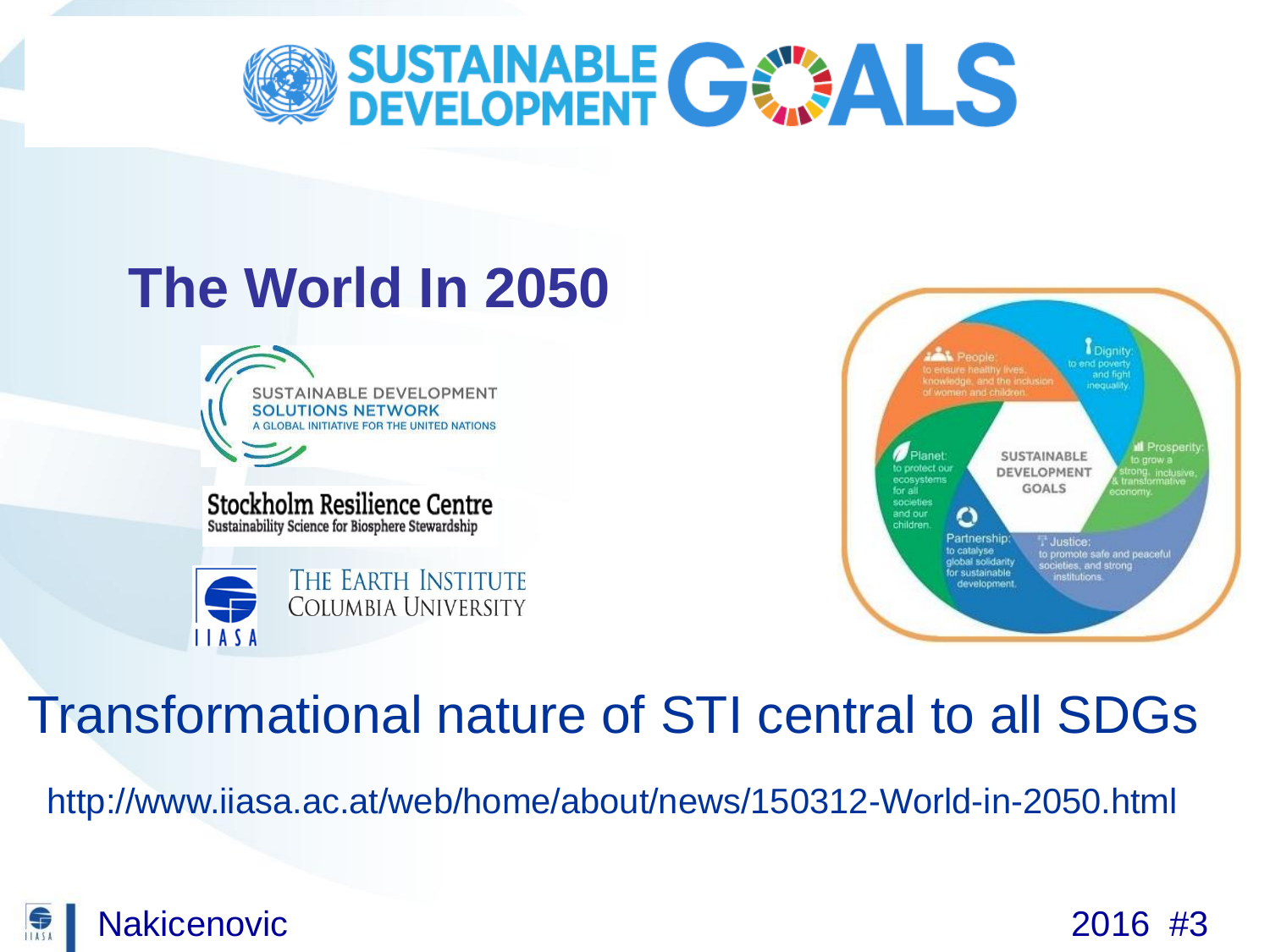#### **UN President of the General Assembly High-level thematic debate on Achieving the SDG's 9-10am, 21 April 2016, GA Hall, UN**



原



Nakicenovic 2016 #4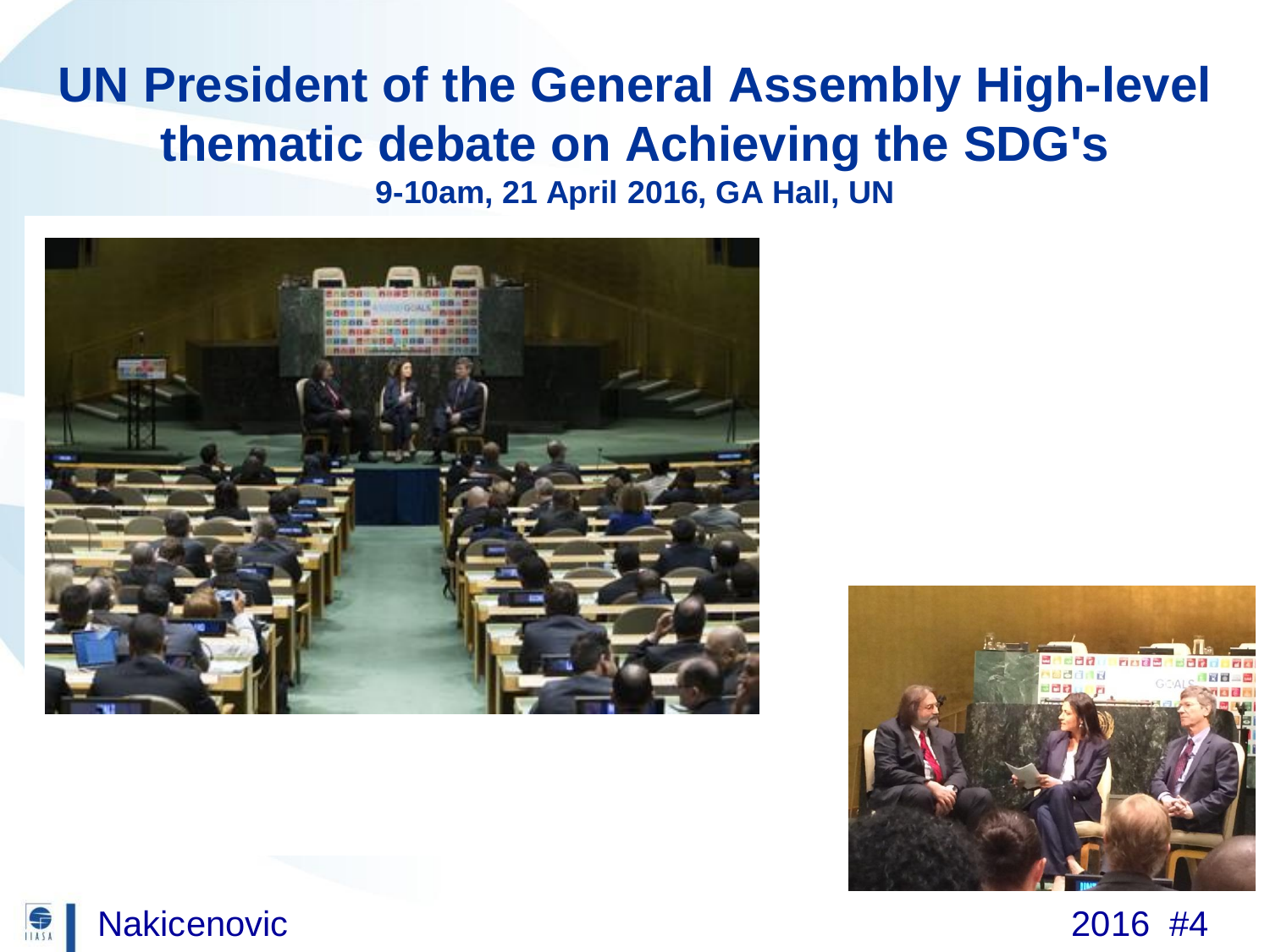### **Sustainability Transformation**

#### **"Doing More with Less" within Planetary Boundaries**

**Vision: Sustainable Future** 

*→* **Growing number of actors of change:**

- green businesses
- cities
- civil society
- **science**
- IGOs (UN etc.)

**Legitimacy of BAU eroding**

*→* **New values and norms**

*→* **2050: Sustainability transformation**

*→* **2030: Achievement of SDGs**

**Radical Transformational**

**Incremental**

Nakicenovic Cource: After WBGU, 2011 2016 #5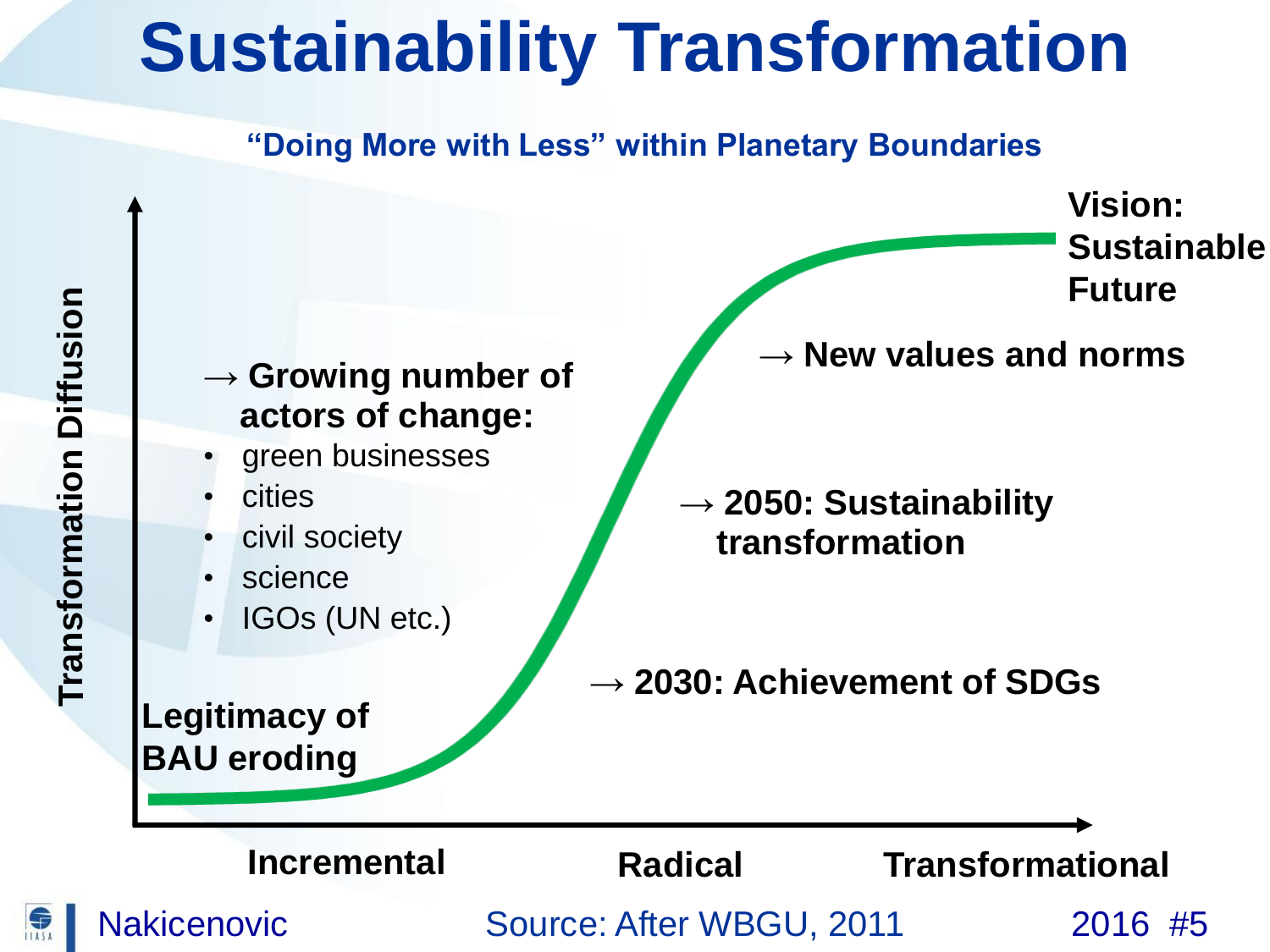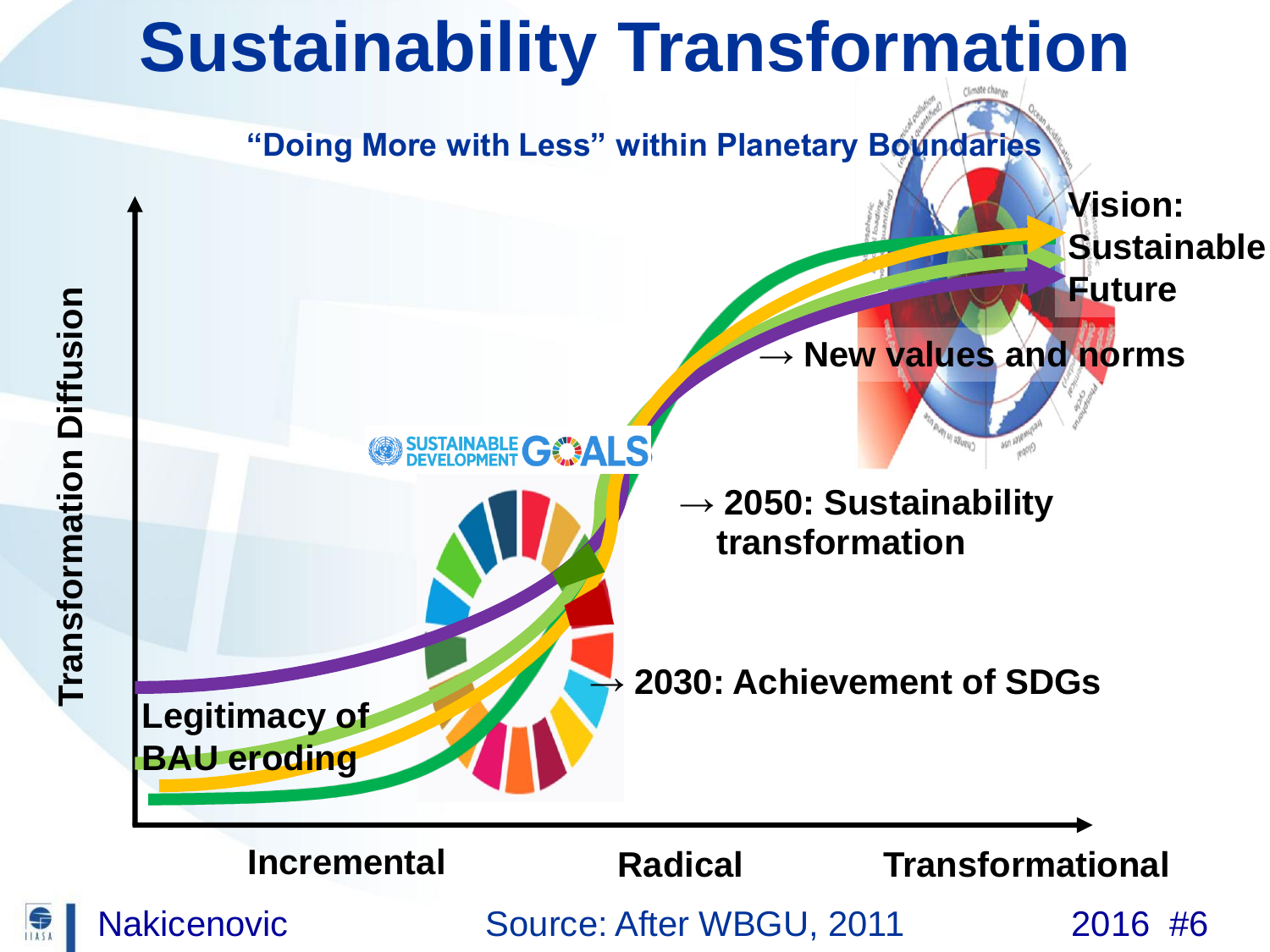# **Societal Action Plans and Roadmaps**

- **→ Commit to develop national and international STI** Action Plans and Roadmaps for achieving the SDGs
- **→ Develop inclusive plans with input and participation** from all sectors of society in every country
- **→ Harness knowledge, insights, and advice from all** sources.
- **→** Assure periodic feedback and evaluation from the STI community
	- $\triangleright$  Check for policy coherence
	- **► Check for SDG coherence**
- **→ Create real "learning societies."**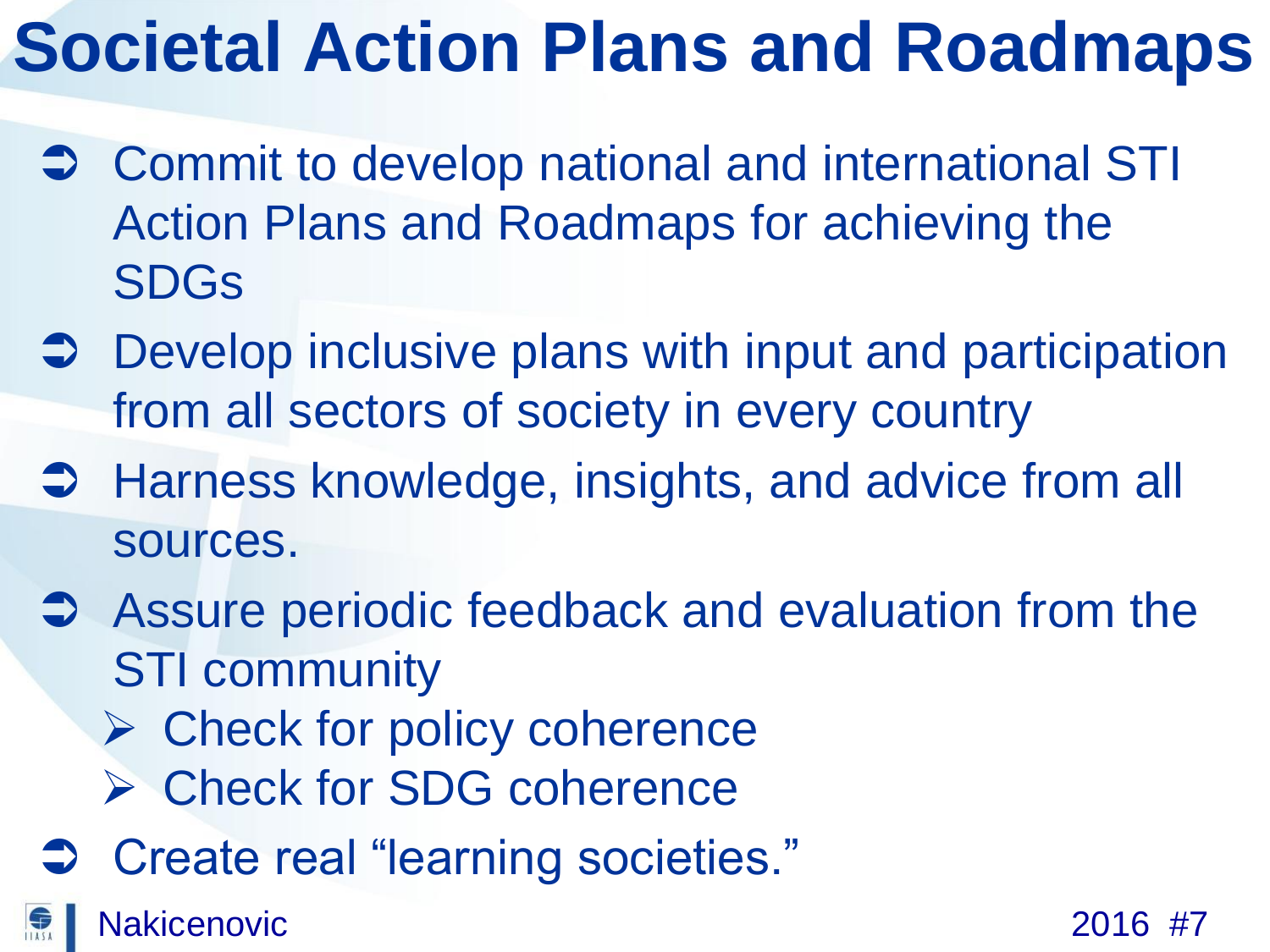# **Strengthening STI-Policy Interface**

- **→ Multiple-benefits from strengthening the STI-policy** interface
- $\supset$  Use fact-based scientific advice to support decisions
- $ightharpoonup$  How?
	- Create a "science advisory system":
	- $\triangleright$  use high quality, fact-based, and credible scientific advice from diverse sources,
	- $\triangleright$  free of politics and special interests, and
	- $\triangleright$  independent of (government) control.

International Network of Government Science Advice

[http://www.ingsa.org/,](http://www.ingsa.org/) launched by ICSU in 2014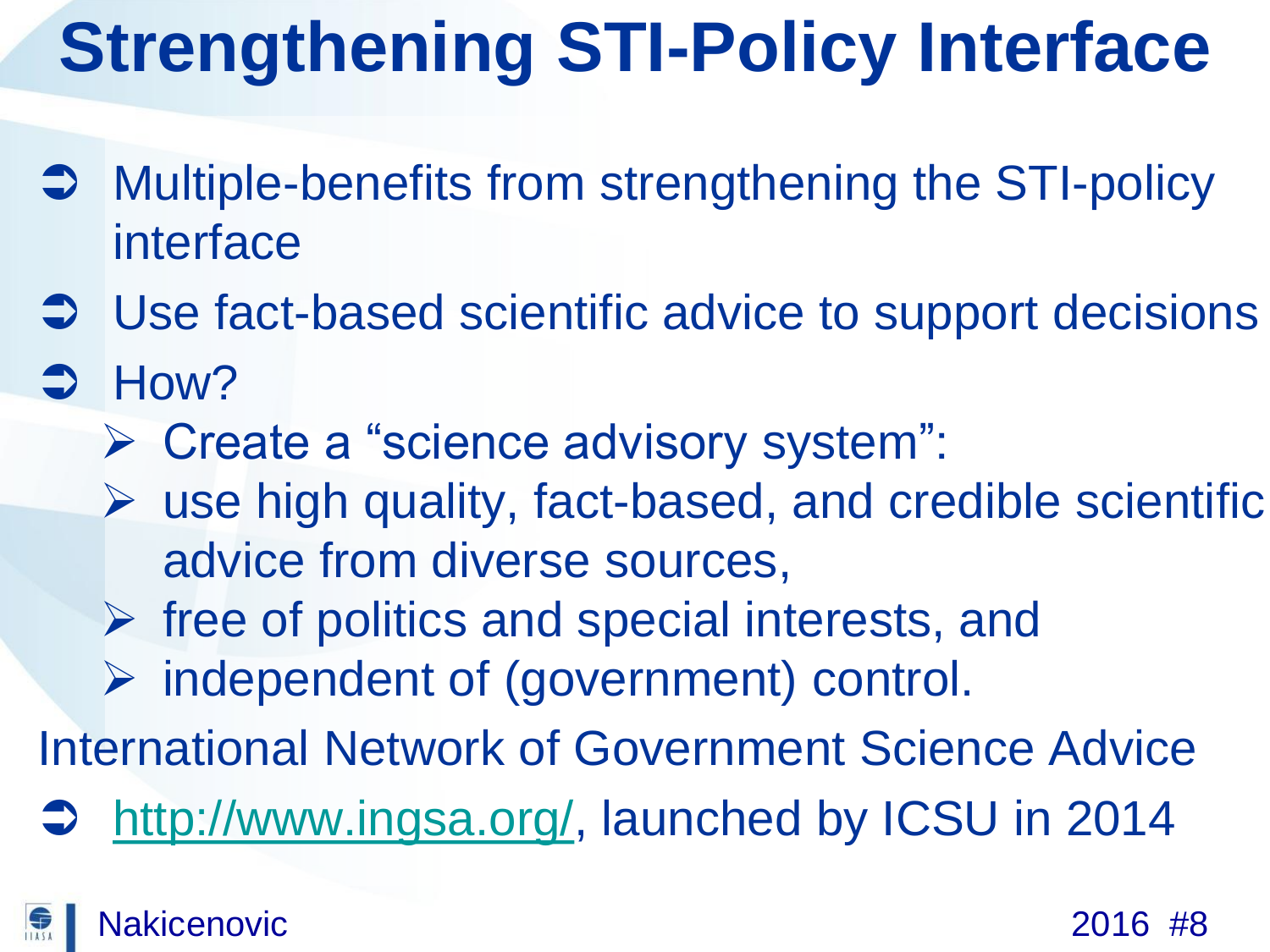# **STI Policy Coherence**

#### **→ Paradox of STI:**

- $\triangleright$  cause of problems, e.g. as negative externalities
- $\triangleright$  but solution, if socially and environmentally sound
- $\Rightarrow$  Key to
	- Understand inter-relationships and interdependencies
	- $\triangleright$  identify trade-offs and inherent in STI for SDGs (nationally and globally)
	- leverage synergies among STI policies and SDGs
- $\supset$  Tools to support policy coherence:
	- $\triangleright$  integrated assessments
	- $\triangleright$  systems thinking